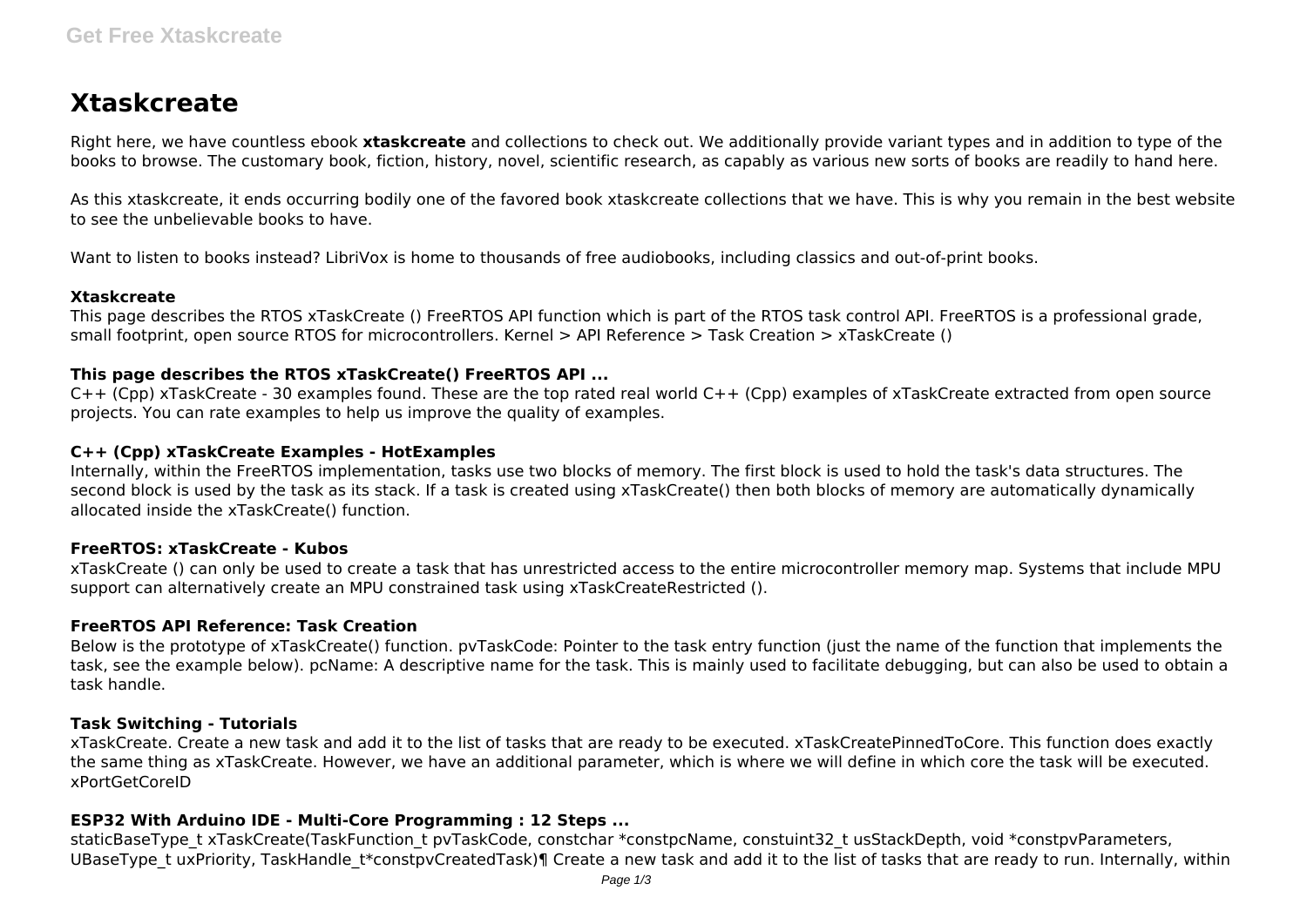the FreeRTOS implementation, tasks use two blocks of memory.

### **FreeRTOS - ESP32 - — ESP-IDF Programming Guide latest ...**

xTaskCreate() or sys\_thread\_new(). Hi, I'm programming a AVR32 using FreeRTOS and lwIP 1.3.1. I need to create a server on the AVR32 which will have those tasks: - Answer to request from a host: -...

## **lwip-users - xTaskCreate() or sys\_thread\_new()**

This function takes exactly the same arguments of the xTaskCreate and an additional argument at the end to specify the core where the task should run. If you need help with the process of creating a task and the inputs needed, please check this previous post that contains a detailed explanation on how to use the xTaskCreate function.

#### **ESP32: Running code on a specific core – techtutorialsx**

For the most up-to-date API and kernel configuration documentation for FreeRTOS, see the FreeRTOS API Reference and the FreeRTOS Reference Manual on FreeRTOS.org. In addition to reference documentation, FreeRTOS.org provides in-depth usage documentation

#### **FreeRTOS Kernel Reference - FreeRTOS Kernel**

When you use xTaskCreate(), the scheduler is free to choose which core it runs your task on. In my opinion, this is the most flexible solution (you never know when a quad-core IoT chip might come along, right?) However, it's possible to pin a task to a specific core with xTaskCreatePinnedToCore.

## **Multitasking on ESP32 with Arduino and FreeRTOS | Savjee.be**

RTOS task priorities use by FreeRTOS. Tasks [More about tasks…The FreeRTOS Tutorial Books provide additional detailed information on tasks and their behaviour.. Task Priorities Each task is assigned a priority from 0 to (configMAX\_PRIORITIES - 1), where configMAX\_PRIORITIES is defined within FreeRTOSConfig.h.

#### **RTOS task priorities in FreeRTOS for pre-emptive and co ...**

xTicksToDelay : The number of tick interrupts that the calling task will remain in the Blocked state before being transitioned back into the Ready state.

## **FreeRTOS LPC2148 Tutorial – Task Creation with Parameters ...**

The objective of this post is to explain how to launch tasks with the FreeRTOS functions. Introduction. The objective of this post is to explain how to launch tasks with the FreeRTOS functions. Since this will introduce some complex concepts, we will start by a very simple example where we will create two tasks that will print some "Hello World" messages and then delete them.

## **ESP32 Arduino: Creating a FreeRTOS task – techtutorialsx**

portBASE\_TYPE xTaskCreate ( pdTASK\_CODE pvTaskCode, const portCHAR \* const pcName, unsigned portSHORT usStackDepth, void \*pvParameters, unsigned portBASE\_TYPE uxPriority, xTaskHandle \*pvCreatedTask); Input Arguments : pdTASK\_CODE : Pointer to the task entry function const portCHAR \* : A descriptive name for the task.

#### **RTOS Basics : TASK - Tutorials**